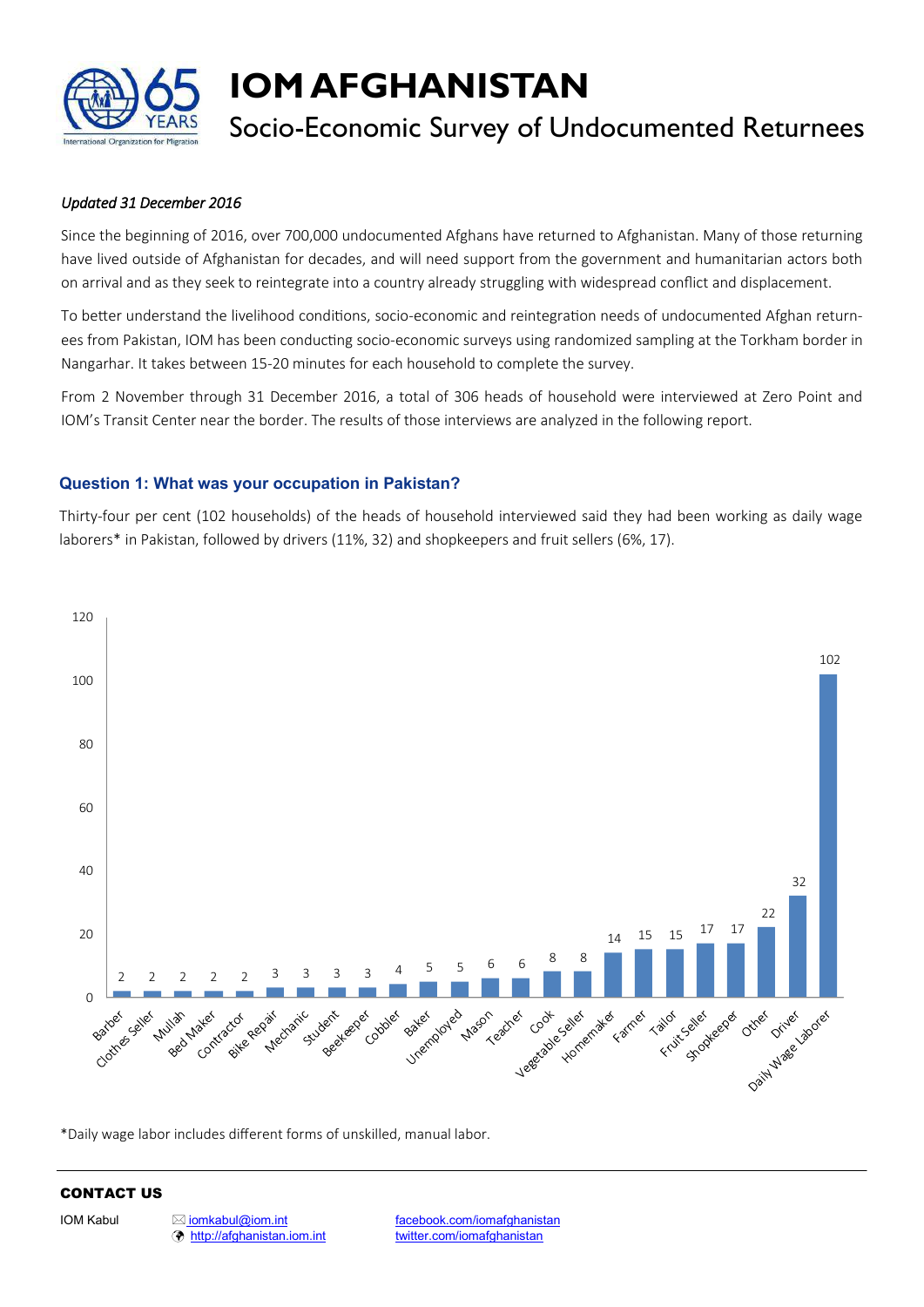#### **Question 2: What are your job plans when you return to Afghanistan?**

Most of the heads of household surveyed (31%, 94 HH) intend to look for daily wage labor once they settled in their final destination. Others intend to work as drivers (11%, 33 HH) and shopkeepers (10%, 30 HH).



# **Question 3: Have you done this job previously?**

Ninety-two per cent (277 HH) of the heads of family interviewed had previously done the type of work that they intended to seek out in Afghanistan.

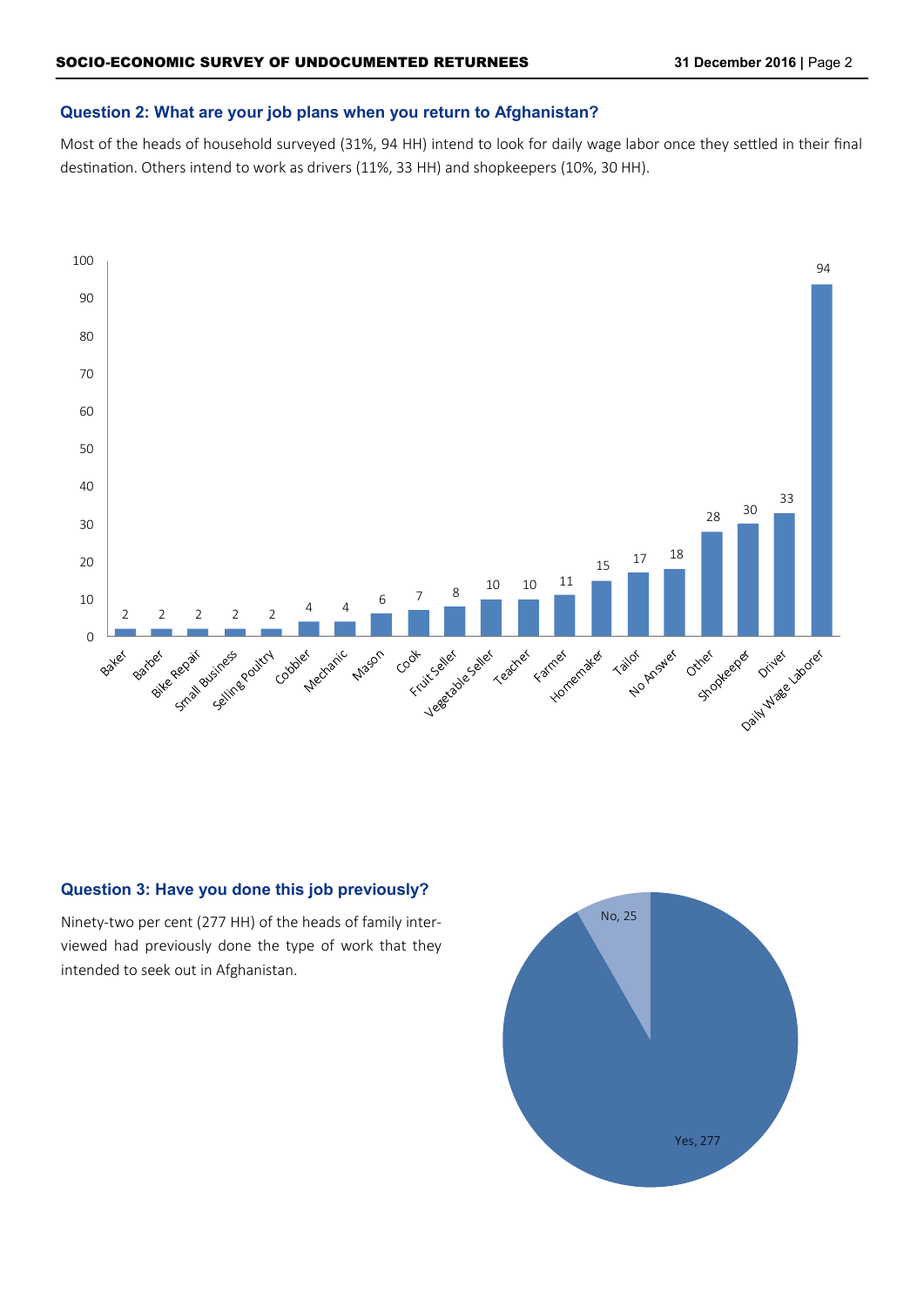# **Question 4: How much money did you earn per day in Pakistan?**

(1 USD= 105 PKR)

Fifty-four per cent of the interviewed households (164 HH) reported earning between 300-500 Pakistani Rupees (PKR) per day, followed by 14% (41 HH) earning between 501-700 PKR/day and 10% (30 HH) earning less than 300 PKR/day.



# **Question 5: How much debt do you currently have?**

The majority of the heads of household interviewed (59%, 179 HH) reported at least some debt, mostly between 10,000- 20,000 PKR. Forty-one per cent of households (125 HH) had no debt, while 8% (25 HH) had more than 50,000 PKR.



Household Debt in Pakistani Rupees (PKR)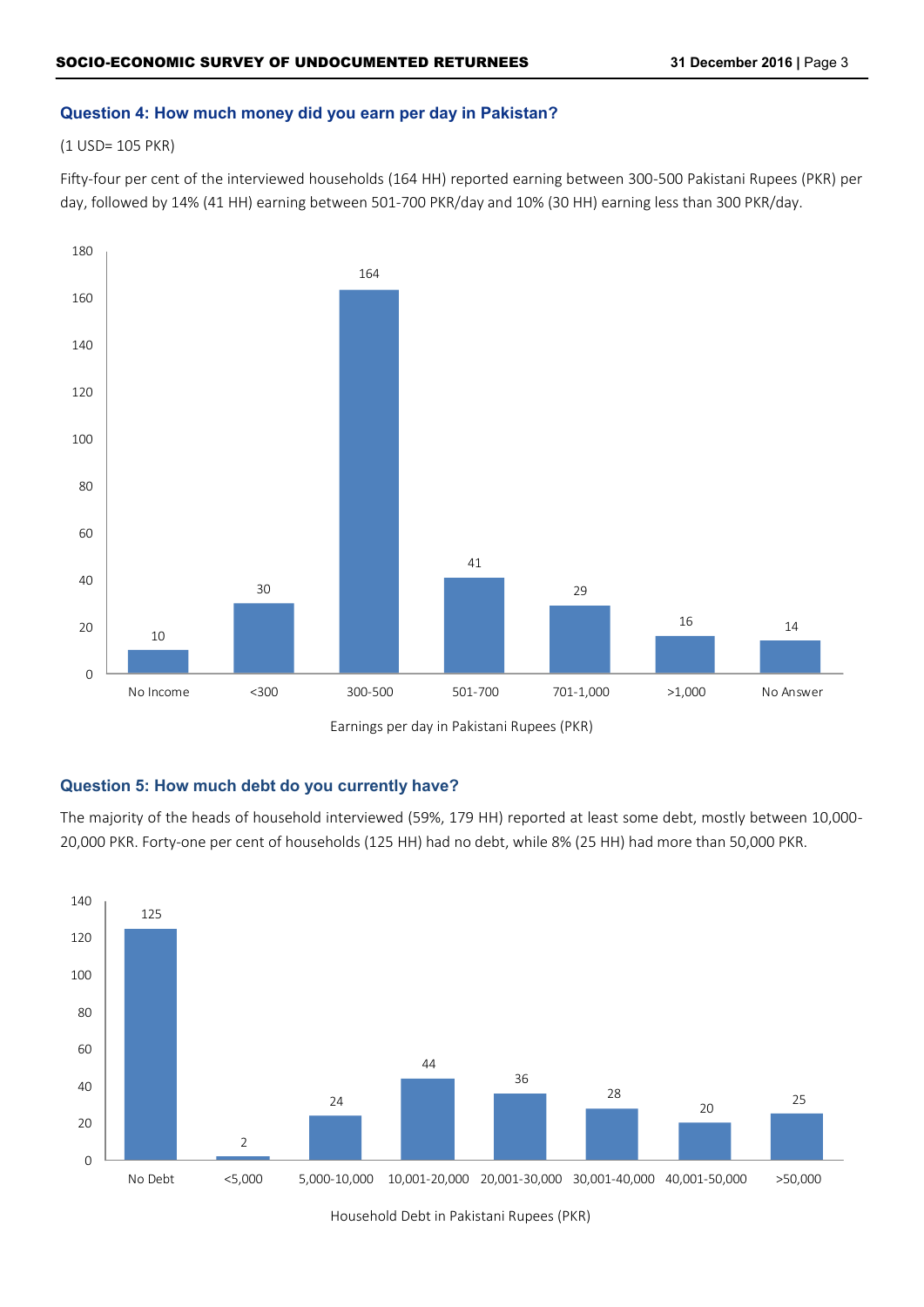#### **Question 6: Where do you plan to settle?**

The substantial majority of the households surveyed (76%, 201 households) plan to settle in Nangarhar province. Sixteen per cent (35 households) plan to settle in Kabul, while Laghman (4%, 11 households) and Kunar and Logar (2%, 5 households) follow.



#### **Question 7: If a safe job were available for your wife, would you allow her to work outside the house?**

Seventy-one per cent of heads of household (217) responded yes, and 29% (89 HH) responded no.

#### **Question 8: Do you allow your children (under-18) to work?**

Seventy per cent of households (212 households) responded no, and 31% (94 households) responded yes.

#### **Question 9: If yes, are they allowed to work outside the home?**

Seventy-five per cent (226 households) responded no, and 25% (77 households) responded yes.

#### **Question 10: What type of work is most suitable for your children?**

The majority (68%, 226) of heads of household surveyed had no answer, while 11% (34 households) answered "shopkeeper".